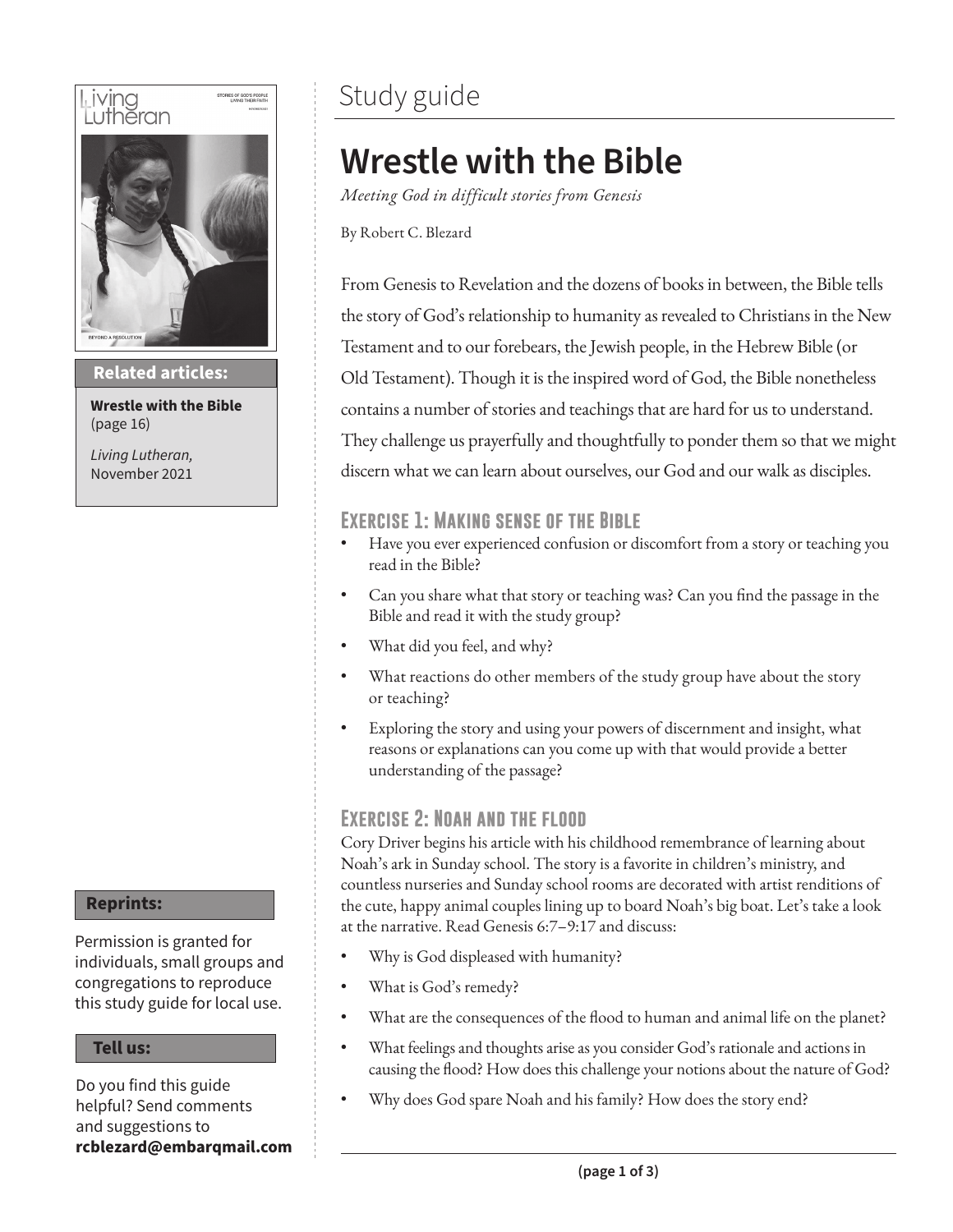

**Contact us:**

## Living heran

8765 W. Higgins Rd. Chicago, IL 60631 (800) 638-3522, ext. 2540 **livinglutheran@elca.org livinglutheran.org**

*Living Lutheran* is the magazine of the Evangelical Lutheran Church in America.



 $\mathbb{Z}^{\boxtimes}$  Evangelical Lutheran **Church in America** God's work. Our hands.

# Study guide: **Wrestle with the Bible**

#### *continued*

- Using the principle that Scripture interprets Scripture, and also turning to ancient rabbinic writings, Driver resolves the challenge of Noah's ark by concluding that the story reveals God repenting twice before finally ending with grace. How does this explanation enlarge or challenge your understanding of the divine nature?
- How would you teach the story of Noah's ark to your congregation's schoolchildren? To the adults?

## **Exercise 3: Misreading Scripture**

The story of Sodom in Genesis 19 represents "one of the worst misreadings of Scripture," Driver asserts, and caused harm throughout the generations. Often characterized as a condemnation of same-sex relations, the sin of Sodom is actually not only a failure to welcome "the other" with hospitality but also a plan to abuse strangers in their midst. Read Genesis 19:1-11 and discuss:

- What do you think were the primary sins of both Sodom and Gomorrah?
- Look up each of the references that Driver lists in his explanation of Genesis 19. How do they inform and change your understanding of why God punished those cities?
- Do you agree with Driver's conclusion that the story of Sodom and Gomorrah reveals that "sometimes God's grace arrives in the form of punishment that prevents further abuse"? Why or why not?

## **Exercise 4: Our explorations**

As a study group, do your own deep dive into a challenging teaching, story or passage of the Bible using the techniques that Driver models in his article. Your group may want to delegate the work to individuals or teams.

Discussing together, select a story, passage or teaching that your group finds challenging.

Read scholarly commentaries about the passage to gain their informed insights as well as the historical and biblical context.

Using a Bible concordance, which allows you to find passages with similar keywords, look up other places where similar topics and issues have been discussed.

Gather as a group and share what you have discovered. What light can you shed on this teaching, passage or story? What does it say about the nature of God? What does it say about human nature? What insights can we gain for living as God's people?

## **Exercise 5: Inspired Word of God**

The ELCA holds a high regard for Scripture as the "source and norm" for our lives of faith. The ELCA Constitution elaborates: *The canonical Scriptures of the Old and New Testaments are the written Word of God. Inspired by God's Spirit speaking through their authors, they record and announce God's revelation centering in Jesus*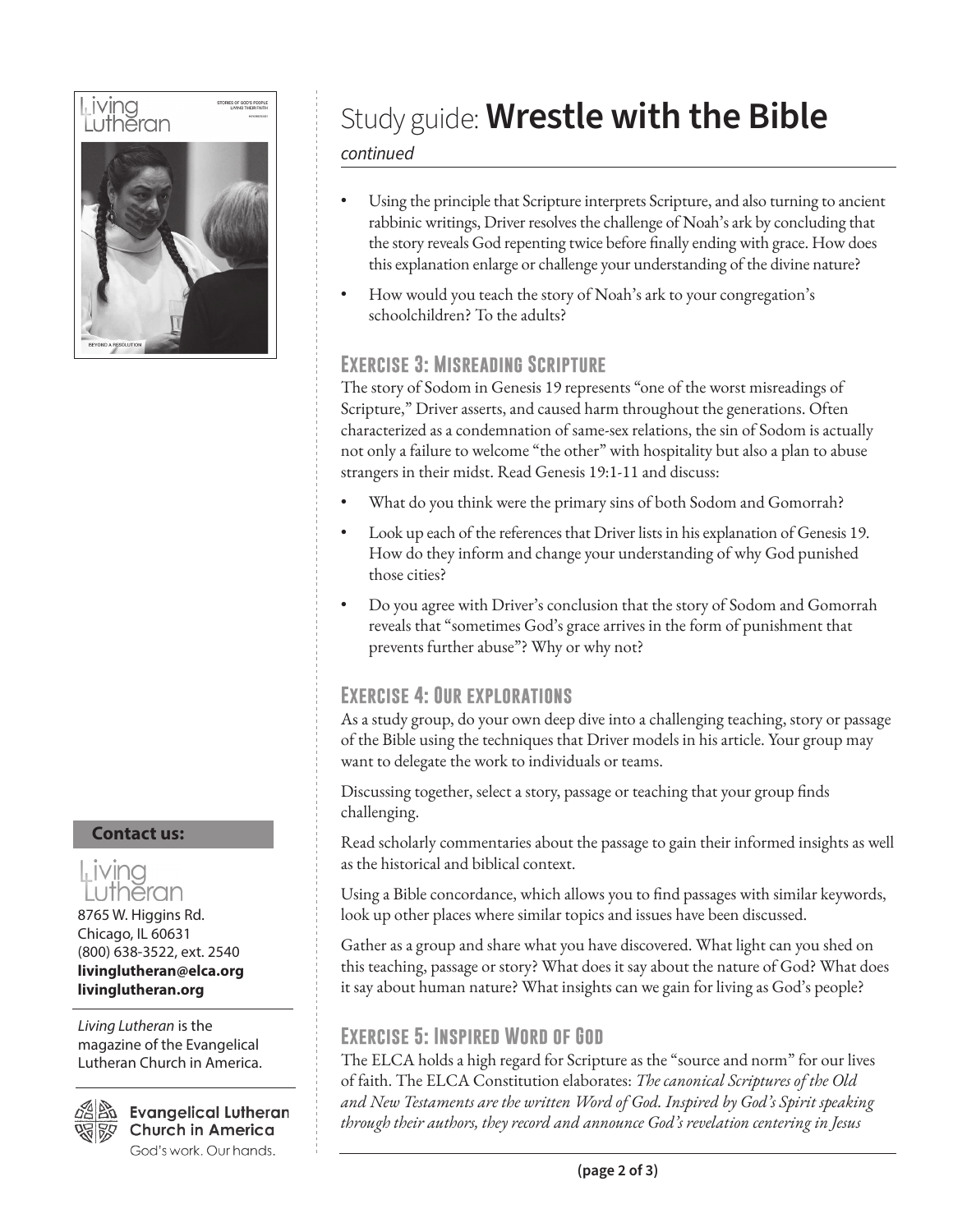

**About the study guide author:**

#### **Rob Blezard**

is pastor of St. Paul Lutheran Church in Aberdeen, Md. He earned a Master of Divinity degree



from Boston University School of Theology and has done further study at the Lutheran Theological Seminary at Gettysburg (Pa.), now called United Lutheran Seminary.

#### **Contact us:**



*Living Lutheran* is the magazine of the Evangelical Lutheran Church in America.

**Evangelical Lutheran Church in America** God's work. Our hands.

# Study guide: **Wrestle with the Bible**

#### *continued*

*Christ. Through them God's Spirit speaks to us to create and sustain Christian faith and fellowship for service in the world* (C2.02.c)*.*

- How do you understand Scripture as "the written Word of God"?
- For you, what does it mean that the Scriptures were "inspired by God's Spirit speaking through their authors" (in other words, the "inspired Word of God")?
- How does Scripture "record and announce God's revelation centering in Jesus Christ"? Can you remember any passages that are particularly helpful?
- What is your understanding of how "God's Spirit speaks to us" through the Scriptures? Can you share an experience of this happening in your life or congregation?

The constitution doesn't mandate that ELCA members believe the Bible is literally true, in other words, expressing everything with historical and scientific accuracy. In this view, for example, Adam and Eve were actual people. Many ELCA members hold this understanding of the Bible as literal. Other faithful Lutherans believe that not everything in the Bible is historically or scientifically accurate, but nonetheless the Bible expresses theological truths. In this view, Adam and Eve may not have been a historical couple, but their story reveals the deeper theological truths of God's role as creator of humanity and God's ongoing relationship with us.

- Which view do you hold of the Bible? How does either view affect the understanding of how God's Spirit speaks to us to call us to faith?
- Is our understanding of Scripture as either literal or nonliteral a matter that affects our salvation through faith in Jesus Christ? Why or why not?
- What can faithful Christians on both sides of the issue learn from talking with one another respectfully and faithfully?

The constitution doesn't mandate that ELCA members believe the Bible is inerrant—free from internal tensions and contradictions—although many do hold that understanding. Other faithful Christians believe that even with some contradictions and tensions, Scriptures reveal God's will for us and outline a way of faithful living and salvation.

- Which view do you hold? How does either view affect the understanding of how God's Spirit speaks to us to call us to faith?
- Is our understanding of Scripture as inerrant or not a matter that affects our salvation through faith in Jesus Christ? Why or why not?
- What can faithful Christians on both sides of the issue learn from talking with one another respectfully and faithfully?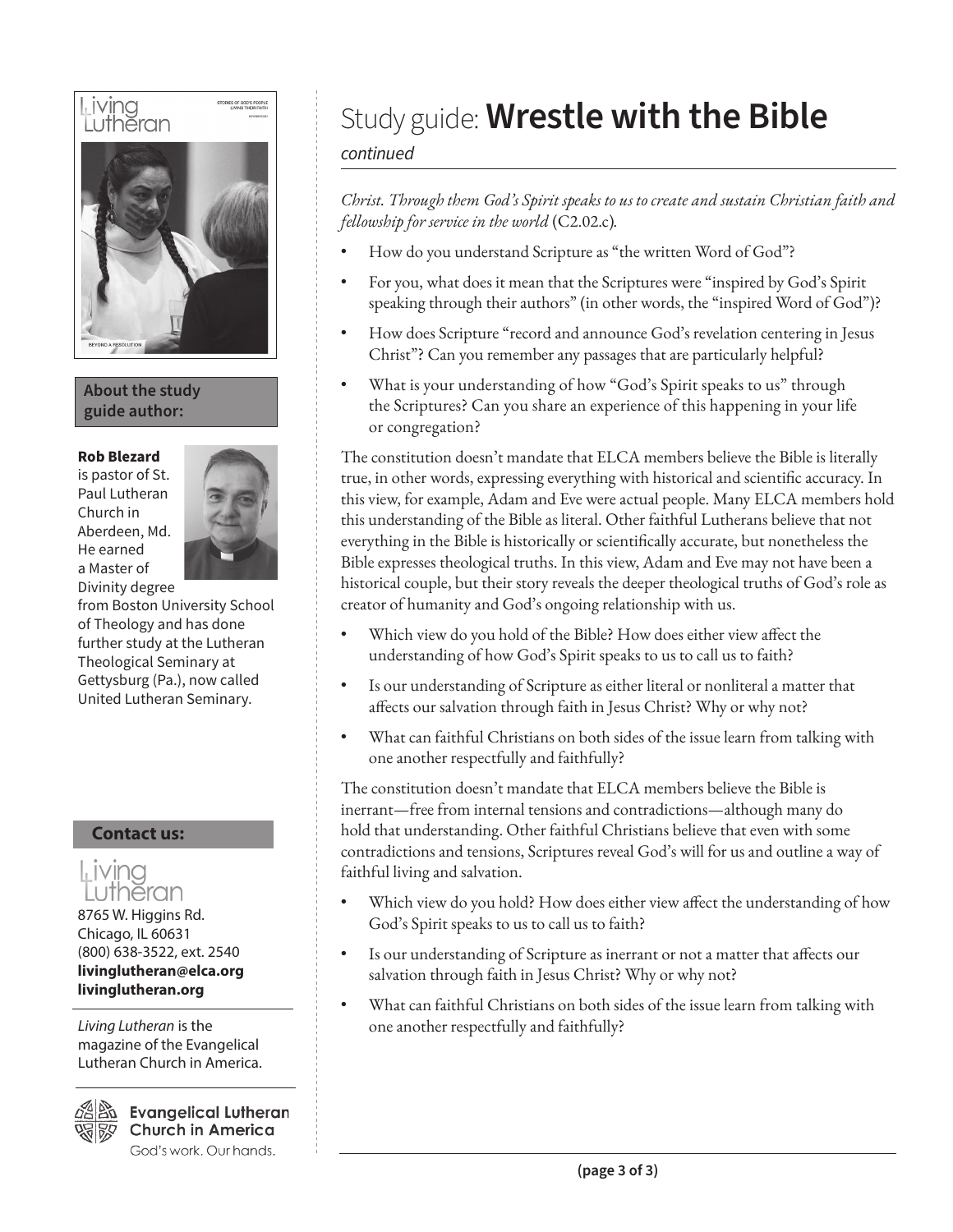

One of my earliest memories of church is getting in trouble during Sunday school. We were talking about Noah's ark. My teacher explained how gracious and kind God was to save Noah and his family. God saved all the animals, and then made the rainbow, he said.

That's when I started to cry. I tried to tell my teacher and the class—through tears—that God had *not* saved all the animals. Most of the animals and people died in the flood, I said. That amount of death, at the hands of the God whom I had been told was perfectly loving, overwhelmed my young heart. As I continued to sob, the teacher told me to sit in the corner because, he assumed, I was "purposefully missing the point of the story."

So many of our foundational scriptural narratives would shock us if we heard them for the first time today. But because some of us have grown up with these Bible stories, we often avoid their difficult issues. This is a pity. If we want to grow stronger in our bodies, we perform challenging tasks such as lifting weights. If we want to grow stronger in our faith, one traditional method is to wrestle with God's challenging words of Scripture.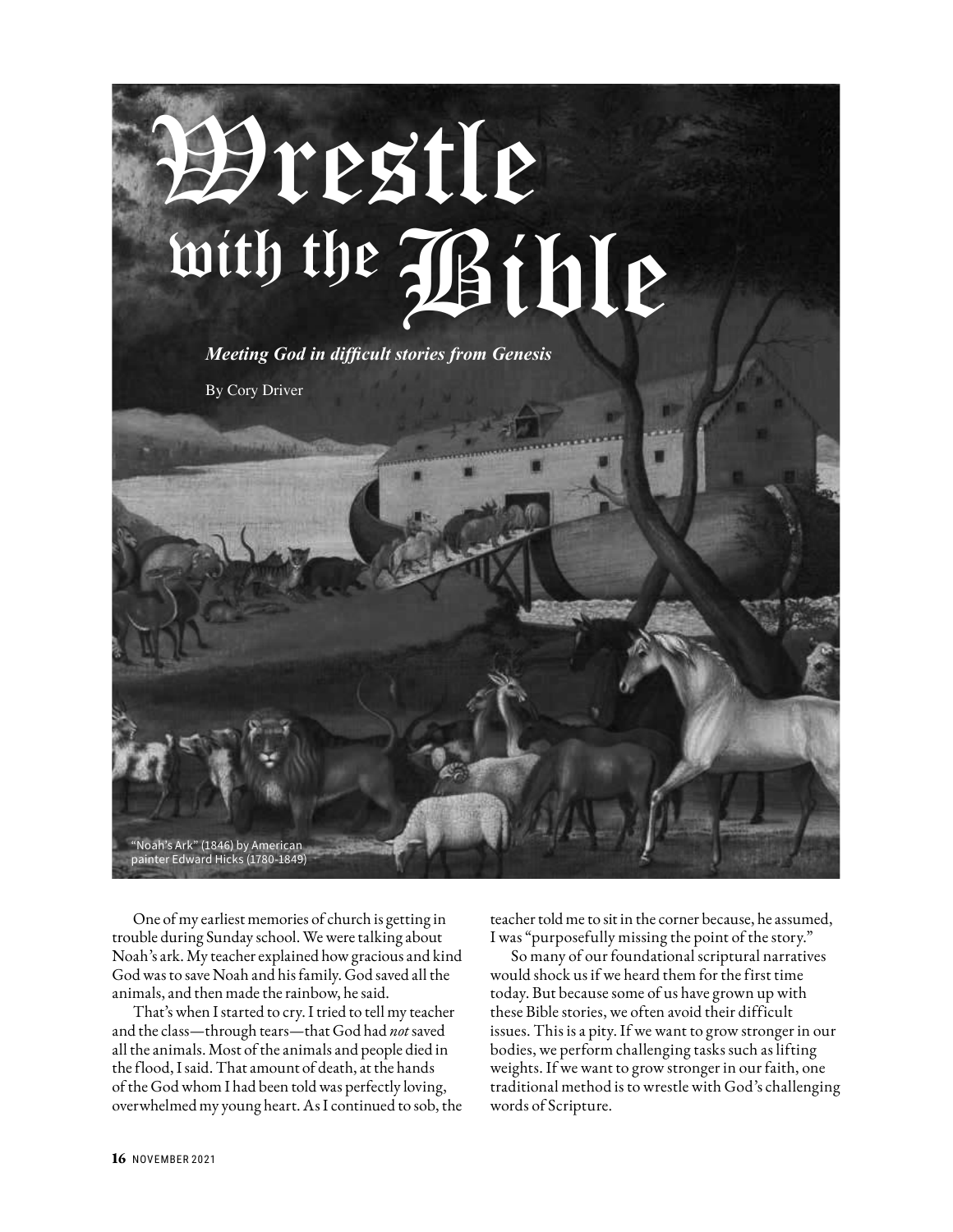## Grace within judgment

*Genesis 6:1–9:17*

I was right to be shocked by Noah's story as a child. In Genesis 6:6, God perceives that the wickedness of humanity is great, with human hearts only intent on evil. How emotionally gutting this must be for God! The Talmud, the primary source of Jewish law and theology, describes how bad the situation was: humanity's evil was so pervasive that it corrupted all the animals (BT *Sanhedrin* 108a).

In Scripture, God grieves in his heart over this (Genesis 6:7). What's more, God repents of making humans. True repentance is not merely feeling bad or apologizing but working to undo the harm one has done. Thus, God seeks to undo the harm humanity has inflicted on the world by undoing creation itself. God would return creation to the massive ocean that existed before the heavens and earth were created (Genesis 1:1-2).

Yet, even in unmaking the world, God offers grace to Noah and his family. Genesis offers a suspicious description of Noah as being righteous and innocent *in his generations*. Scholars disagree on this language, but some (Rashi, a medieval rabbi, referencing BT *Sanhedrin* 108a) note that Noah was righteous and innocent *only* in his generation—that only in the evilest generation that ever existed could one so imperfect as Noah be described as "righteous." Therefore, before we hear of his *relative* righteousness, the text says Noah found grace, or unmerited favor, in God's eyes.

A portion of humanity and the animals that populated the land and sky were preserved because of God's graciousness. The humans and animals allowed

onto the ark carried corruption with them, to be sure. The flood was in no sense a "clean start," except maybe for God. After the destruction of the flood ceased, God notes that humanity remains unchanged—the intent of human hearts is still evil (Genesis 8:21). But God will never again undo creation, setting the rainbow in the sky to remind *Godself* (Genesis 9:15-16) to never repeat such actions.

The flood story is a tale of God repenting twice: undoing creation with destruction, then eschewing that same destruction forever. Yes, God responds in wrath to human violence, but even in judgment, God is gracious.

## Grace overcoming cruelty *Genesis 16*

Though God is always gracious, even in anger, humans are not. We know that all humans sin and fall short of the glory of God (Romans 3:23). Nevertheless, we are frequently surprised to encounter the messiness and, quite frankly, the ugliness of sin in the matriarchs and patriarchs of the Bible who are so often lionized as examples of faith. The story of Sarai, Hagar and Abram (God has not yet changed their names to Abraham and Sarah) is full of human wrath and lacks compassion.

After failing to conceive, Sarai "takes" her Egyptian servant and "gives" her to Abram to be his wife. Hagar's offspring would then be reckoned as Sarai's children. This is incredibly troubling behavior. We must not excuse it as "what was done at the time" simply because the Bible records wives giving their servants to their husbands. In the instance of Abram and Hagar, and also Jacob and Zilpah and Bilhah, the transaction leads to

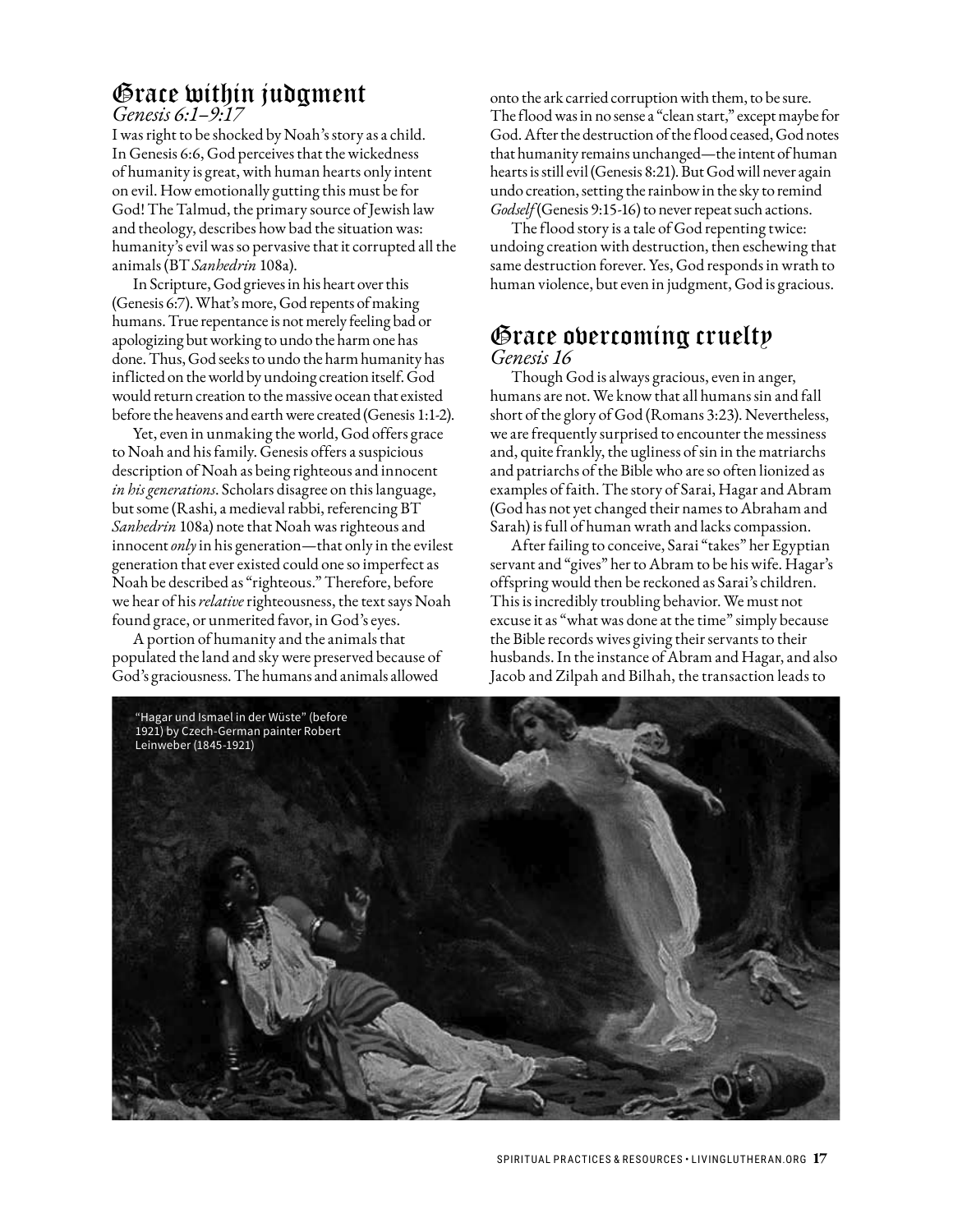trouble and fractures relationships, to say nothing of the nonconsensual sexual intercourse between master and slave.

Rabbis note that the phrase we translate as "And he went in to Hagar" (Genesis 16:4) reflects that she became pregnant after having intercourse with Abram only once (Genesis Rabbah 45:4). We know God had promised Abram and Sarai land and offspring (Genesis 12:1-2) but that, after a decade on that land, they were unable to have children (Genesis 16:3). When Hagar conceives after her first union with Abram, she looks down on Sarai, who has forced her into reproductive surrogacy.

The realization among all three that Hagar, the foreign servant, suddenly has power in the household infuriates Sarai. Abram meekly acquiesces to whatever Sarai wants to do to Hagar. Dealing with so much abuse from Sarai, Hagar decides to take her chances in the wilderness. There, she encounters God.

While Hagar is in the wilderness, God commands her to return to Abram's household and, as with Abram, promises her multiple offspring (Genesis 16:10). This moment illustrates that, even when Hagar is driven out of the sight of Sarai and Abram, she is still seen by God. Hagar—the enslaved foreigner, whose body has been used and then discarded—notices how God continues to graciously look after her and calls her Creator "El-roi" (Genesis 16:13), thought to mean "God who sees."

While her mistreatment at the hands of her enslavers continues for a time, Hagar trusts that God has seen her and will provide for her. Later, God frees Hagar to live with her son, Ishmael, and provides him with a wife from his mother's homeland (Genesis 21:19-21).

#### Grace and sacrifice *Genesis 22*

Just as Abraham has no mercy for Hagar or Ishmael, he shows a surprising lack of mercy toward Isaac, his son with Sarah. He has raised an army to rescue the citizens of Sodom and Gomorrah after their capture (Genesis 14) and has bargained with God to save Sodom. He has a history of intervening to save strangers and family when they are threatened, even by God. But when God tests Abraham by asking him to offer up Isaac, he doesn't argue. This is a profoundly challenging passage because it seems to call into question God's character.

Now, many Christians view Abraham the way philosopher Søren Kierkegaard described him, as a "knight of faith," for his willingness to sacrifice his son at God's command. But there is much more to this story than Abraham's trust in God, especially if we are willing to take the whole counsel of God (Acts 20:27) and read Scripture canonically. Neither Jesus nor Paul praises Abraham for his willingness to sacrifice Isaac.

They commend only his faith that God would give him a son.

The New Testament mentions Abraham 70 times but his near-sacrifice only twice. James 2:21 asks if Abraham was justified by his works when he lifted his son upon the altar, and Hebrews 11:17 says he offered Isaac by faith but does not record God commanding it. The Hebrew Bible (commonly known as the "Old Testament") offers a sustained polemic against child sacrifice. In Jeremiah, God repeatedly denies commanding the sacrifice or burning of children, or even that the idea ever occurred to God (Jeremiah 7:31; 19:5; 32:35).

Clearly God tests Abraham by asking him to sacrifice his son. Is the test to see if Abraham loves God more than he loves his son? Or to see if he knows God as distinct from other gods whose followers practice human sacrifice?

The rabbis pointedly note that God's command is "bring him up," not "slaughter him" (Genesis Rabbah 56:8; Rashi on Genesis 22:2). When Abraham binds Isaac and prepares to kill him, God intervenes. God is plainly impressed by Abraham's willingness to sacrifice Isaac (Genesis 22:12, 16-18). And Abraham responds to God's voice, both in offering and then in sparing his son's life (22:18). But Abraham fails the test, at least partially, by imagining that God is just as bloodthirsty as the gods of surrounding peoples and by not arguing for Isaac's life.

Bad theology has consequences. Abraham is part of a sad tradition of people who traumatize others because they fail to see that God desires mercy, not sacrifice (Hosea 6:6). After Abraham fails to do for Isaac what he has done for strangers and his nephew, God never speaks directly with him again, Abraham and Isaac never speak again, Sarah dies (from shock, I suspect) and God becomes forever "the Fear" of Isaac (Genesis 31:42, 53). Misreading God—and Scripture can be a multigenerational curse.

## Grace instead of rejection *Genesis 19*

One of the worst misreadings of Scripture that has given way to multigenerational harm is the fall of Sodom. The men of the town go to Lot's house and demand that the angels of God be turned over to them to be raped. Many Christians conclude that the Sodomites' offense is homosexual sex. This misses the point entirely.

Reading the canon of Scripture as a whole and comparing books of the Bible to one another clarifies the account of Genesis 19. In Judges 19-21, the Israelite town Gibeah, and then almost the entire tribe of Benjamin, are condemned for accosting a married couple, then horrifically sexually abusing a woman. The abomination of Sodom referred to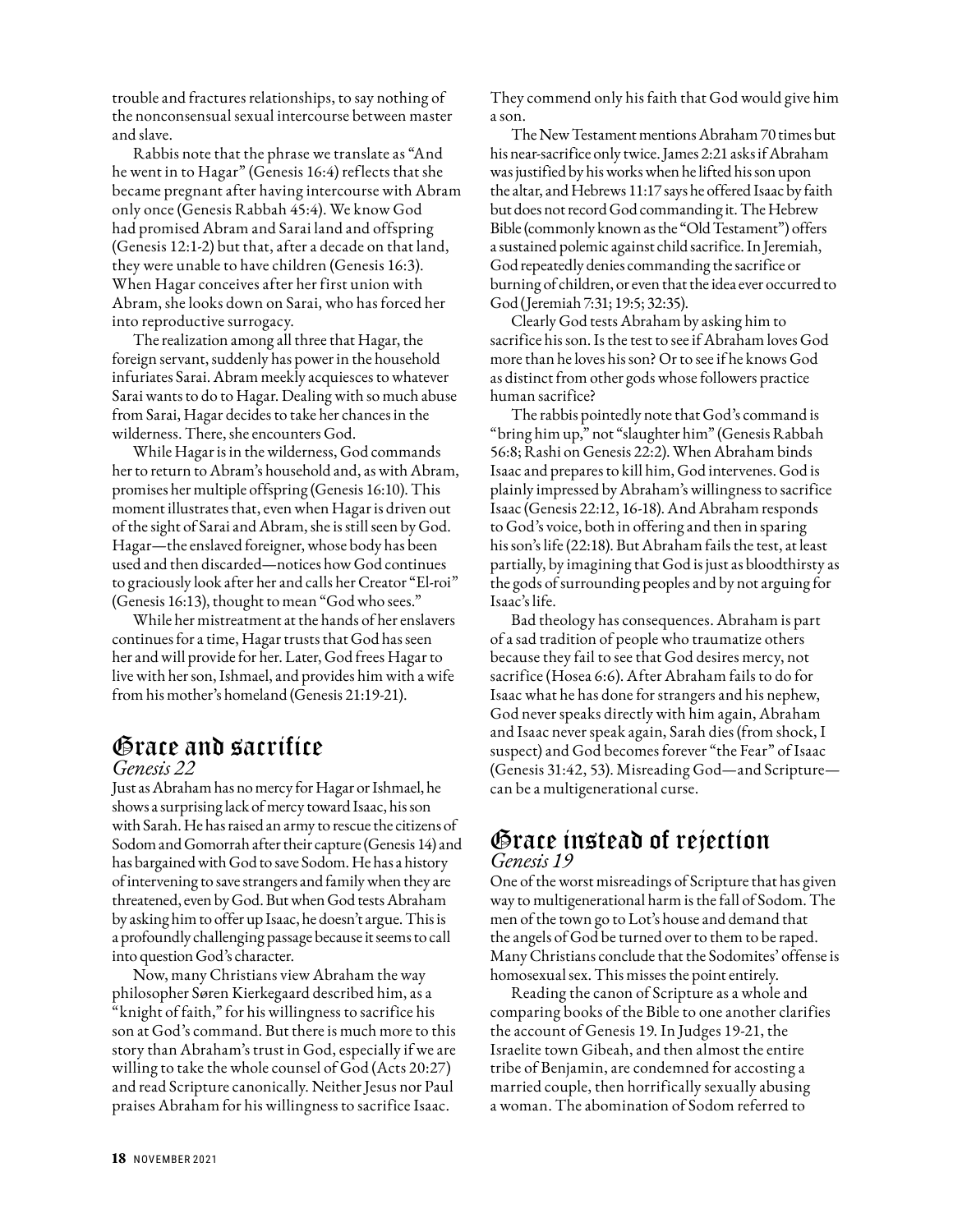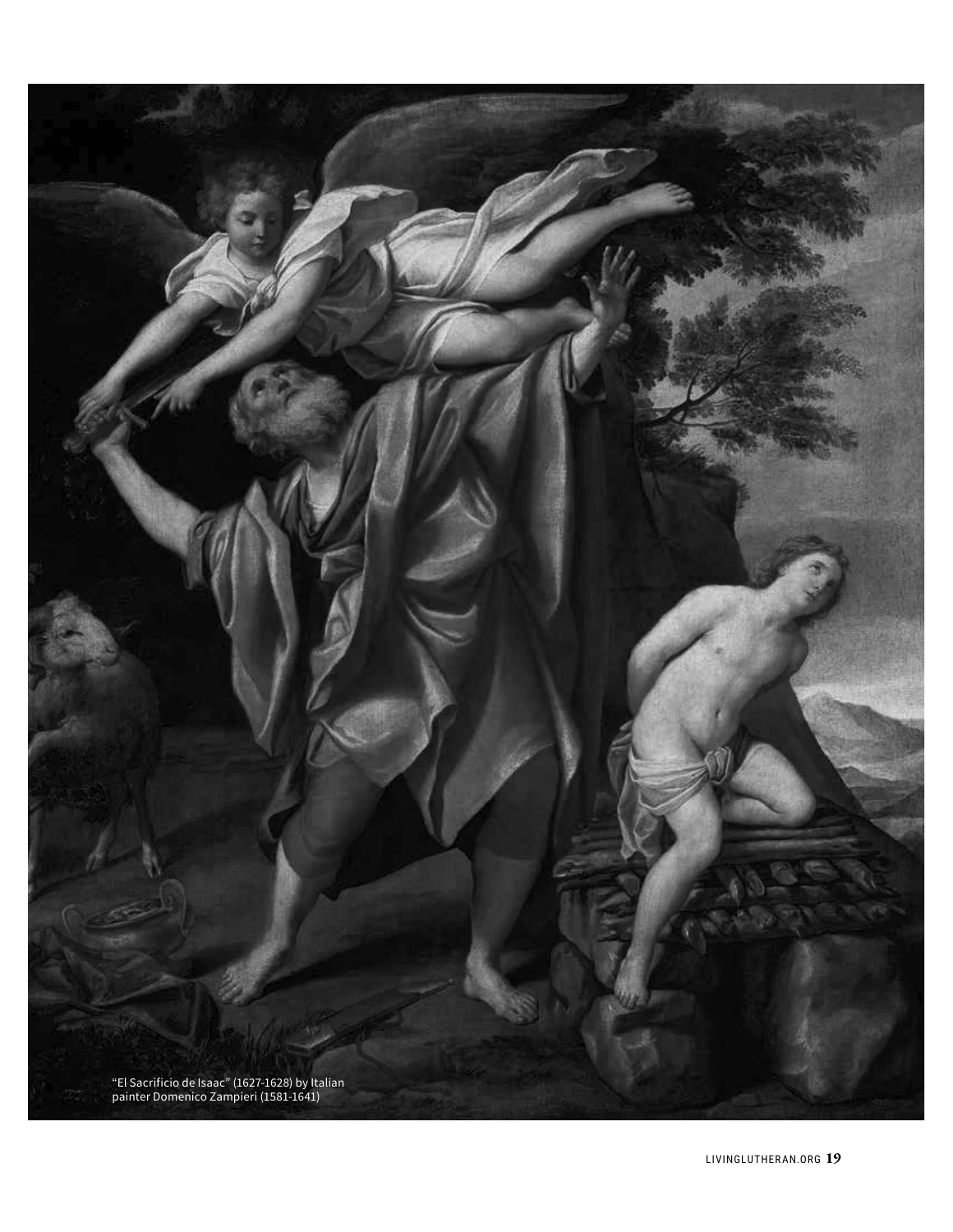abusing visitors, not who was having sex with whom. Ezekiel 16:49 records that the sins of Sodom are pride and lack of hospitality. In Isaiah 1:8-17, the prophet likens Israel to Sodom and Gomorrah specifically because they do not do good, seek justice, rebuke the oppressor, obtain justice for the orphan or plead the widow's case.



"Simeon & Levi Slay the Sichemites" by the illustrators of the 1728 *Figures de la Bible,* Gerard Hoet (1648-1733) and others, published by P. de Hondt in The Hague in 1728

There is nothing about sexuality. Rather, Sodom and Gomorrah are cited as examples of not caring for the neighbor. 2 Peter 2:6-7 mentions how not just the visiting angels but Lot himself was oppressed by the lack of self-control of the people of Sodom. Jesus references Sodom and Gomorrah as examples of inhospitable cities, in the context of preparing his disciples for being rejected by the towns they visited (Matthew 10:15, 11:23-24). Again, there is no sexual connotation to Jesus' reference to Sodom.

Jude 7 speaks of Sodom's gross devotion to sexuality in pursuing the flesh of others (*heteras* here should be understood less as "strange" and more as "other" or "another," as it is used in Matthew 6:24; 8:21; 10:23; 11:3; etc.). This is exactly the problem with Sodom, according to Scripture—not that its people were homosexual but that they were rapists with unconstrained desire for the flesh of others. The people of Sodom didn't graciously welcome "the other" but sought to abuse them.

The word of hope here is that God judges Sodom and Gomorrah. God won't allow abuse of foreigners



and visitors to continue unchecked. As Jesus reminds us in his depiction of the final judgment, loving welcome of foreigners is part of what draws praise for sheep. Abuse or rejection of foreigners is part of what brings condemnation for goats (Matthew 25:31-46, especially 35 and 43). Sometimes God's grace arrives in the form of punishment that prevents further abuse.

#### Grace and violence *Genesis 34:1-35:5*

The last challenging tale is, sadly, another story of people abusing a foreigner who came to dwell among them. In Genesis, Jacob moves his family to Canaan and buys land in the city of Shechem from the sons of Hamor (Genesis 33:18-19). Dinah, Jacob's only daughter named in the Bible, seeks to visit the women of the country to which she immigrated. Instead, the prince of the land "seized [Dinah] and lay with her by force" (Genesis 34:2).